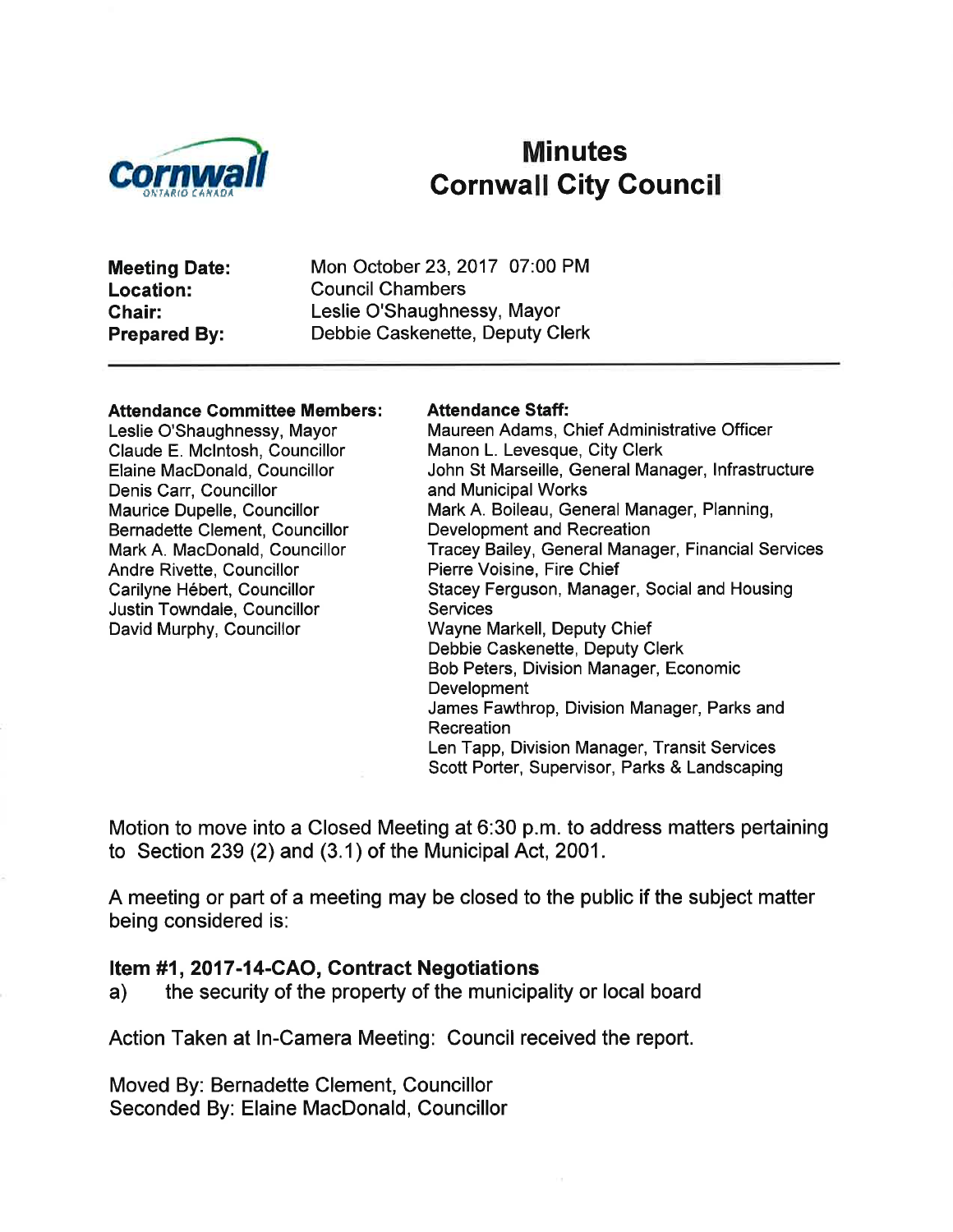# MOMENT OF PERSONAL REFLECTION

#### NATIONAL ANTHEM

Assembly

### ROLL CALL

### ADDITIONS, DELETIONS OR AMENDMENTS

All matters listed under General Consent, save and except "Delegations" are considered to be routine and will be enacted by one motion.

 $1.$ Consent ltem #1, Proclamation of Woman Abuse Prevention and Awareness Month Shine the Light Event, was moved to Communication ltem #4 for discussion.

### ADOPTION OF AGENDA

Motion to adopt the Agenda as presented

Moved By: Andre Rivette, Councillor Seconded By: Carilyne Hebert, Councillor

Motion Carried

#### DISGLOSURE OF INTEREST

Councillor David Murphy declared a conflict with the Unfinished Business Report, Diving for Debris, because he is related to Patricia O'Hara who is a member of the Seaway Divers Club and left the table during discussion.

### COMMITTEE OF THE WHOLE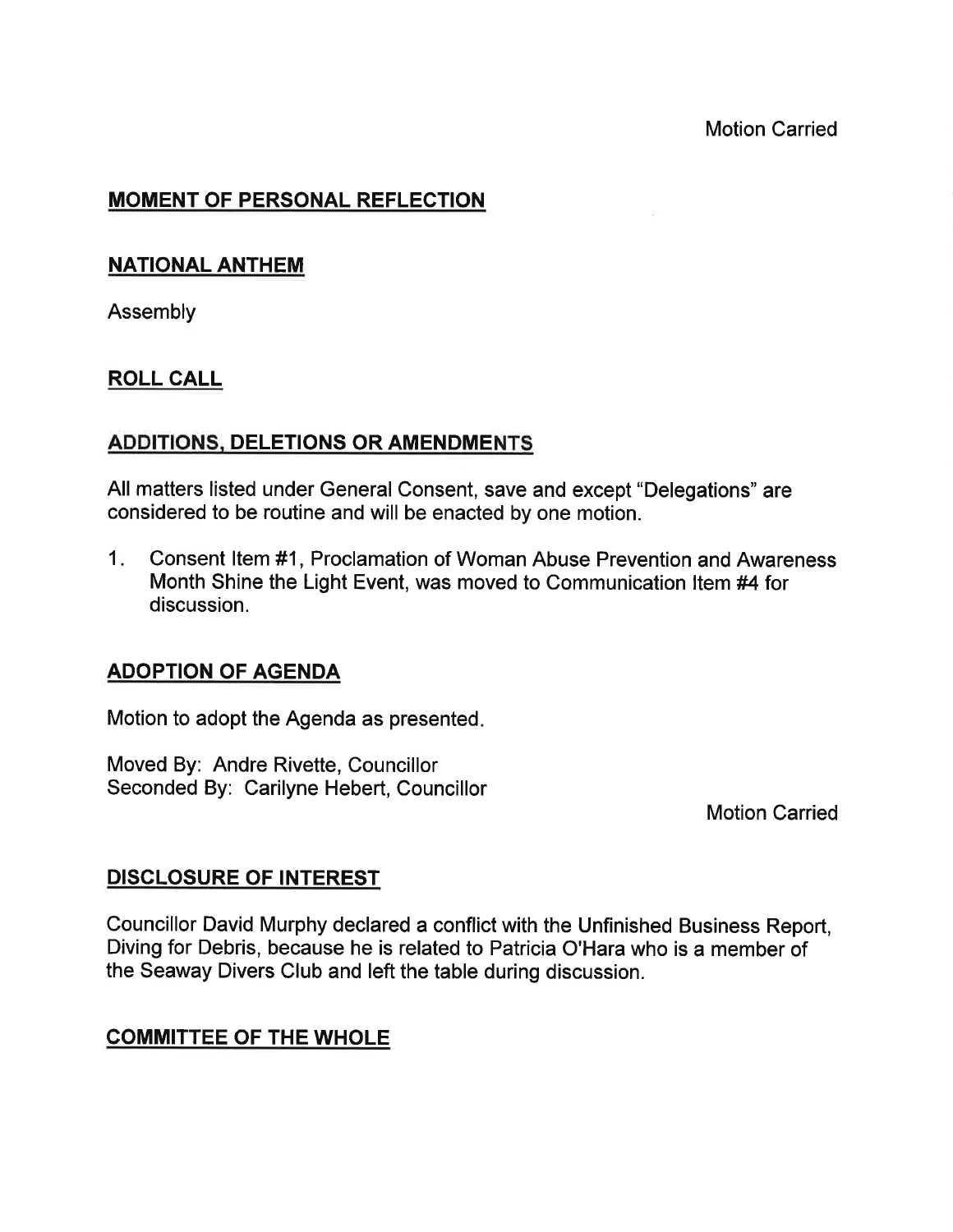Motion to go into Committee of the Whole and to consider and refer all Minutes, Presentations, Delegations, Consent/Correspondence, Resolutions, Reports and By-laws to that Committee.

Moved By: Claude Mclntosh, Councillor Seconded By: Maurice Dupelle, Councillor

Motion Carried

# GENERAL CONSENT

#### ADOPTION OF MINUTES

Motion to endorse the following Minutes as presented.

#### 1 October 10,2017 Cornwall City Gouncil Meeting Click for detail  $\rightarrow$

# 2 October 16,2017 Cornwall Gity Council Meeting

Click for detail  $\rightarrow$ 

Moved By: Bernadette Clément, Councillor Seconded By: Elaine MacDonald, Councillor

Motion Carried

### **PRESENTATIONS**

# 1 François Bazinet, Recipient of Prommenade d'honeur 2017 - Book of Recognition

Click for detail  $\rightarrow$   $\rightarrow$ 

François Bazinet, Recipient of Prommenade d'honeur 2017, was invited to sign the Book of Recognition.

2 Presentation of the Transit Master Plan by Graeme Masterton at Stantec Click for detail  $\rightarrow \rightarrow$ 

Graeme Masterton of Stantec presented an overview of the Transit Master Plan

Motion to receive this presentation.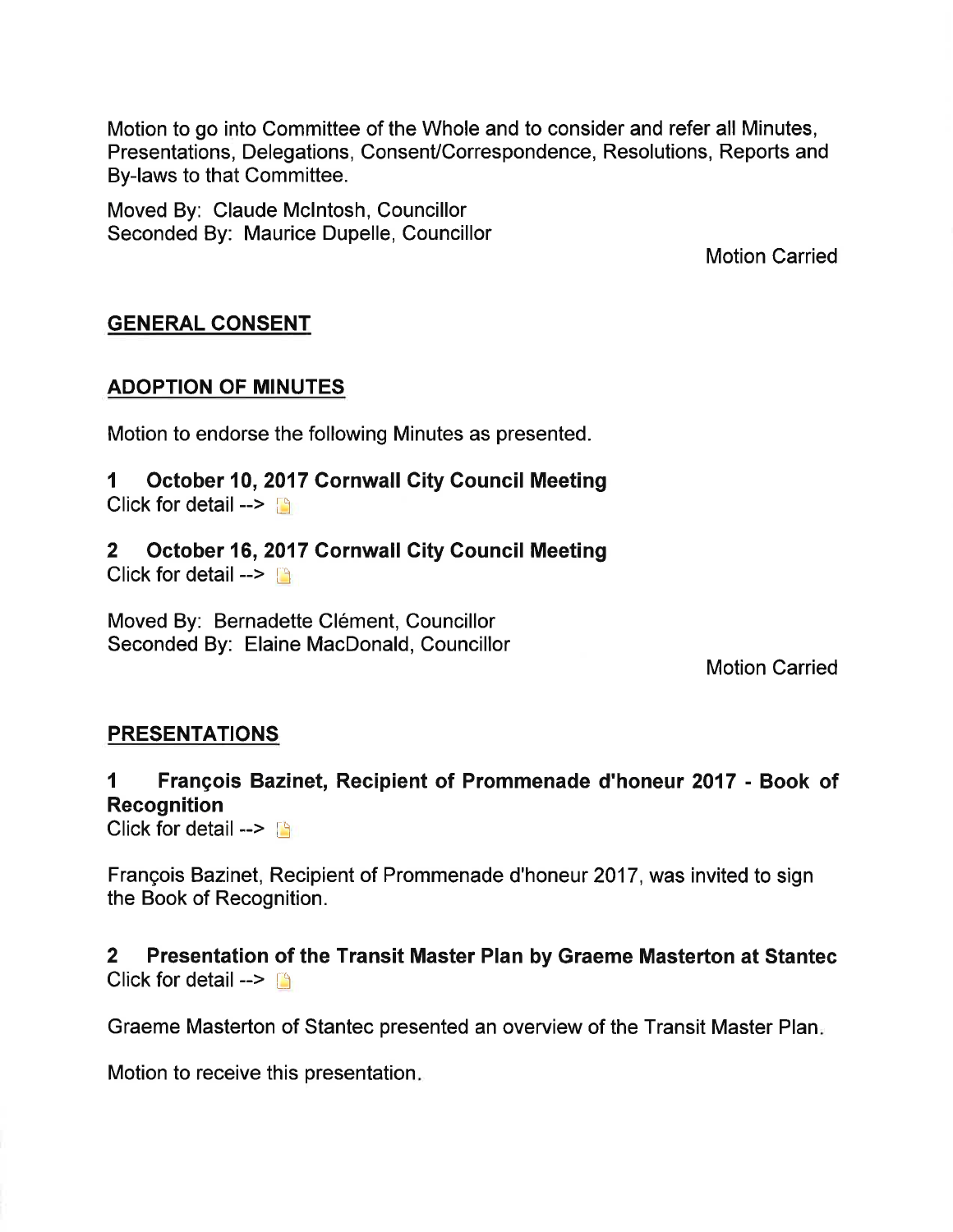Moved By: Bernadette Clement, Councillor Seconded By: David Murphy, Councillor

### Motion Carried

### DELEGATIONS

There were no Delegations

# CONSENT/CORRESPONDENCE

# I Proclamation of Woman Abuse Prevention and Awareness Month Shine the Light Event

Click for detail  $\rightarrow$  n This matter was moved to Communication ltem #4 for discussion.

### 2 Proclamation of English as a Second Language Week

Click for detail  $\rightarrow$ 

Motion to proclaim the week of October 29 to November 4,2017, as "English as a Second Language Week" in the City of Cornwall.

# 3 Proclamation of Child Care Worker and Early Childhood Educator Apprciation Day

Click for detail  $\rightarrow$ 

Motion to proclaim Wednesday, October 25, 2017, as "Child Care Worker and Early Childhood Educator Appreciation Day" in the City of Cornwall.

### 4 PAC Report l- Gomplete Cornwall au complet 2017 Official Plan.

Click for detail  $\rightarrow$ 

Motion to approve the following items:

i) That the existing 2002 Official Plan be repealed and replaced with the new 2017 Complete Cornwall au complet Official Plan; and

ii) That the Schedule 1 Land Use be amended to correctly identify the floodplain along Brookdale; and

iii) That Appendix Map B: Waste Disposal Sites be amended to remove reference to the Benson Centre; and

iv) That modifications to the Urban Design and Transportation Chapters be incorporated as per Active Transportation Group Cornwall.

# 5 PAC Report No. 2 - October 16,2017 CPPEG Recommendation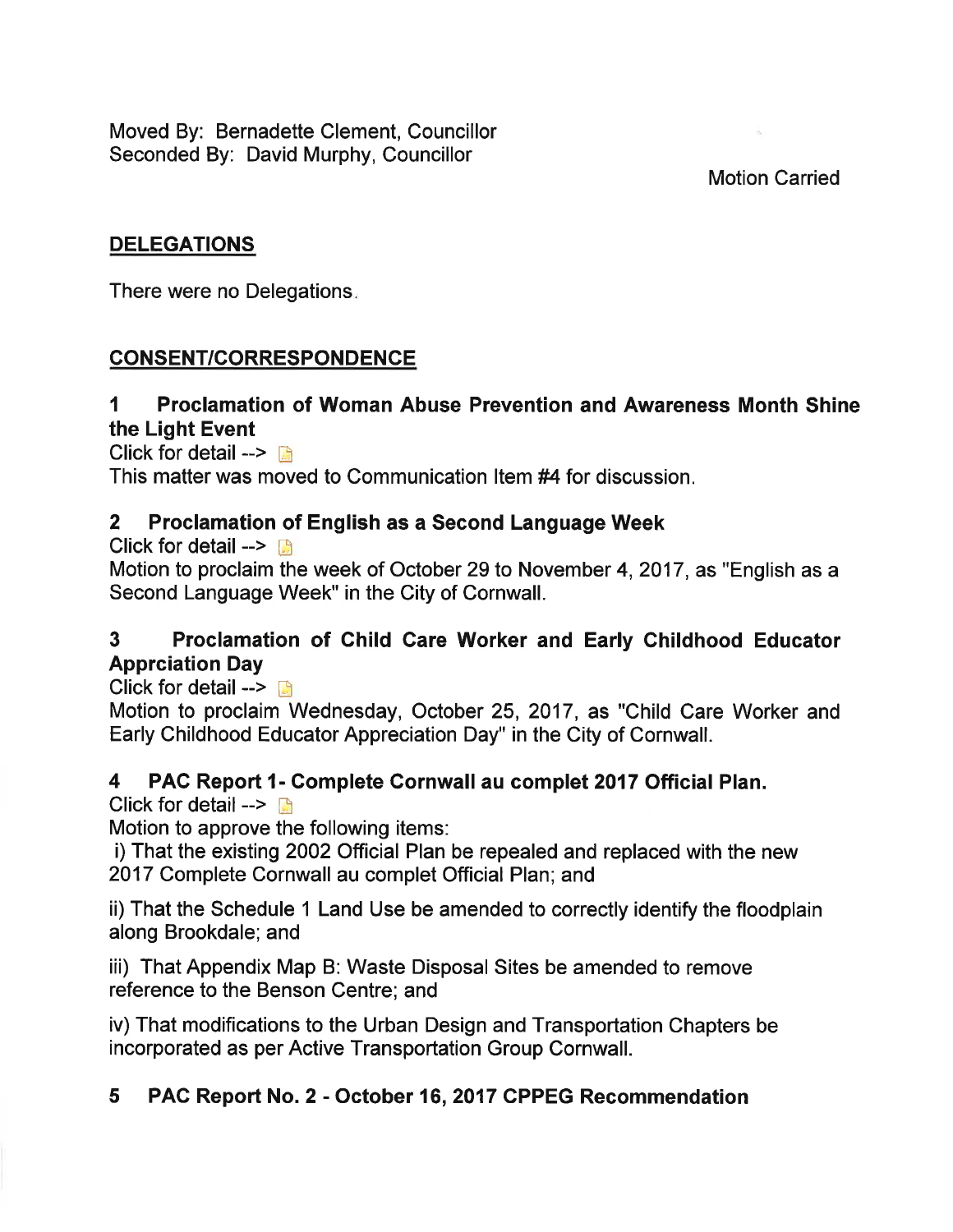Click for detail  $\rightarrow$ 

Motion to approve the following recommendations from the Planning Advisory Committee.

a. File HOTC #2017-09 - 113 Amelia 1408346 Ontario lnc applicant That HOTC #2017-09 - 113 Amelia request be approved as follows: Program 2 - Building Restoration & lmprovement Program - \$12,000 Program 4 - Facade lmprovement Grant - \$6,250 Program 5 - Municipal Planning/Development Fees Grant - Actuals Program 6 - Discretionary Municipal Tipping Fees Grant - Actuals

# 6 2018 Paramedic Services Response Time Plan

Click for detail  $\rightarrow$  n

Motion to approve the Paramedic Services Response Time Plan to be submitted to the Ministry of Health and Long Term Care/Land Ambulance Division as outlined in the report.

Motion to approve the recommendations contained in ltems #2 through #6 inclusive in the Consent portion of the Agenda for the Council Meeting of October 23,2017, as presented.

Moved By: Maurice Dupelle, Councillor Seconded By: Elaine MacDonald, Councillor

Motion Carried

# RESOLUTIONS / BUSINESS ARISING FROM NOTICE OF MOTION

### 2017-07 Replacement of the Highway 401 overpasses at Pitt Street

Be it resolved that the Council of The Corporation of the City of Cornwall enacts as follows:

(a) Authorizes the periodic closure of Pitt Street and associated detours during the replacement of the Highway 401 overpasses at Pitt Street, as presented to Council on September 25,2017; and

(b) Confirms non-financial municipal support for the overpass replacement project.

Moved By: Andre Rivette, Councillor Seconded By: Bernadette Clement, Councillor

Motion to amend the main motion to include the following wording: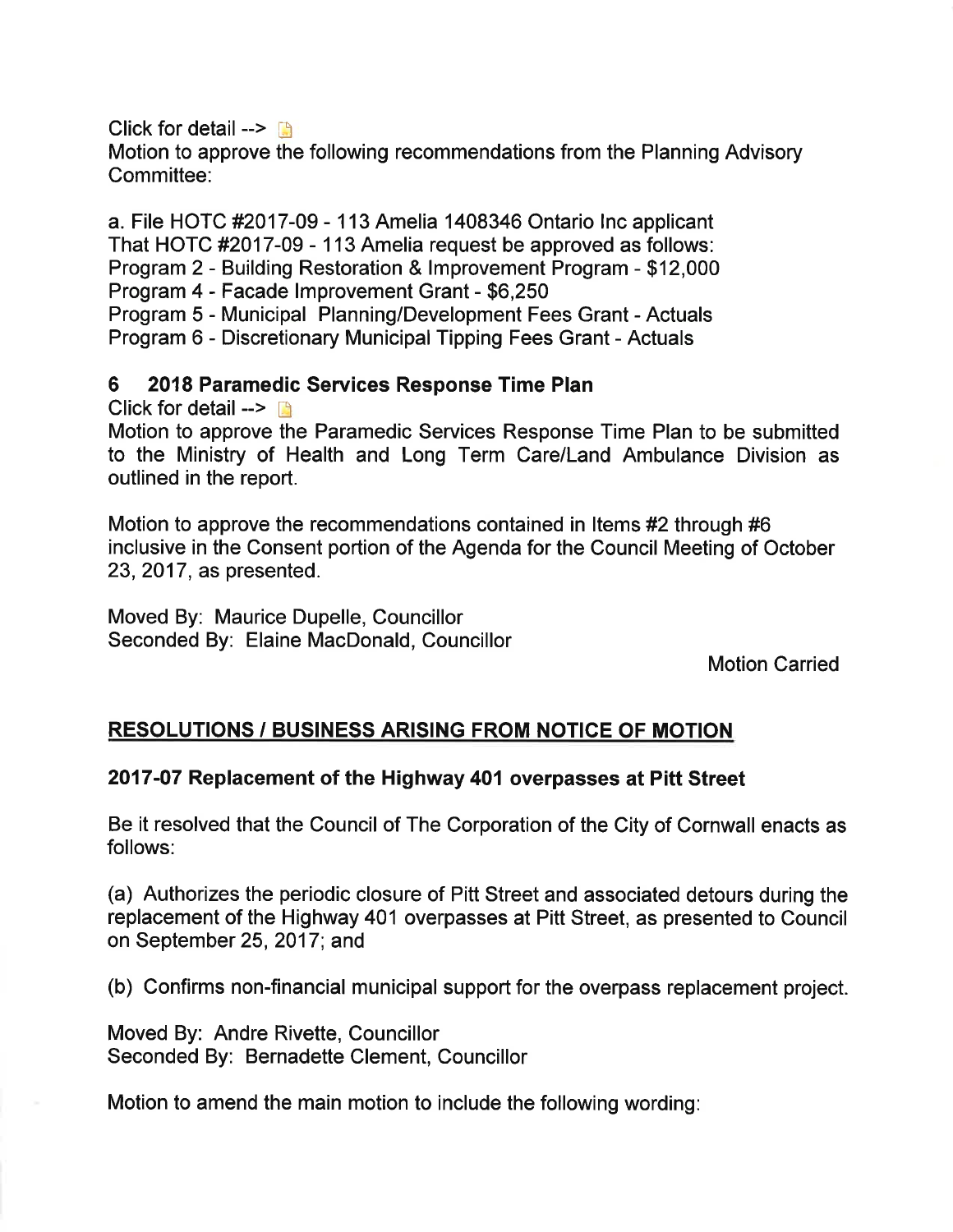Be it resolved that Council also request that when the sound barrier walls are replaced, transparent materials are used to the greatest extent possible. This attention to aesthetics would add natural daylight to travellers, and replace the current visual barrier with a window over the city.

Moved By: Elaine MacDonald Seconded By: Carilyne Hébert, Councillor

Motion to Amend Carried

Main Motion Carried as Amended

### UNFINISHED BUSINESS REPORTS

#### I Diving for Debris

Click for detail  $\rightarrow$ 

Motion to approve the request to install portable stairs at the Cornwall and Akwesasne Harbour conditional upon approval from the Mohawk Council of Akwesasne.

Moved By: Bernadette Clement, Councillor Seconded By: Andre Rivette, Councillor

Motion Carried

### 2 Request for Recreational Facilities from Diabetes Canada

Click for detail  $\rightarrow$ 

Motion to receive Report 2017-16-PDR-RS.

Moved By: Maurice Dupelle, Councillor Seconded By: Andre Rivette, Councillor

Motion Carried

### **COMMUNICATIONS / REPORTS**

# 1 Temporary Closure of Montreal Road for Santa Glaus Street Hockey **Tournament**

Click for detail  $\rightarrow$   $\blacksquare$ 

Motion to approve the temporary closure of Montreal Road between McConnell Avenue and Arthur Street for the Santa Clause Street Hockey Tournament on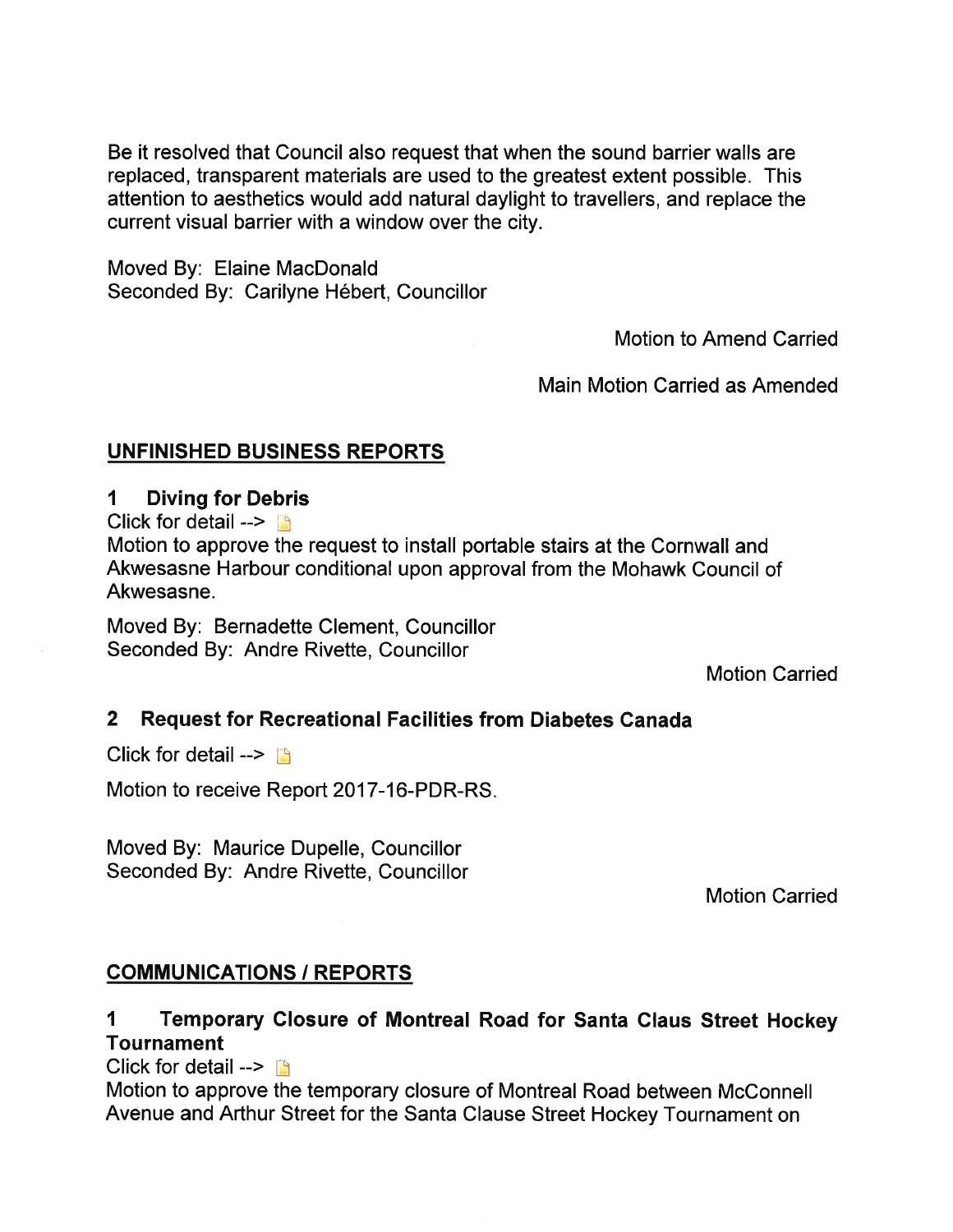Saturday, November 18, 2017, from 6:00 a.m. to 6:00 p.m. subject to the requirements contained in the City's Corporate Policy on Temporary Street Closures for Special Events.

Moved By: Mark MacDonald, Councillor Seconded By: David Murphy, Councillor

Motion Carried

2 Economic Development Report - July, August and September <sup>2017</sup> Click for detail  $\rightarrow$  n Motion to receive Report 2017-29-PDR-RS.

Moved By: David Murphy, Councillor Seconded By: Andre Rivette, Councillor

Motion Carried

#### 3 2018-2019 Ontario Early Years Child And Family Centres Service Agreement with the Ministry of Education Click for detail  $\rightarrow \mathbb{R}$

Motion to authorize The Corporation of the City of Cornwall to enter into the 2018-2019 Ontario Early Years Child and Family Centres Service Agreement with the Ministry of Education in order to release the transfer payment funds from the Province of Ontario.

Moved By: Elaine MacDonald, Councillor Seconded By: Andre Rivette, Councillor

Motion Carried

# 4 Proclamation of Woman Abuse Prevention and Awareness Month Shine the Light Event

Click for detail  $\rightarrow$ 

This matter was moved from Consent ltem #1 for discussion.

Motion to proclaim the month of November,2017, as "Woman Abuse Prevention and Awareness Month" in the City of Cornwall.

Moved By: Bernadette Clement, Councillor Seconded By: Claude Mclntosh, Councillor

Motion Carried

### TENDERS AND REQUESTS FOR PROPOSALS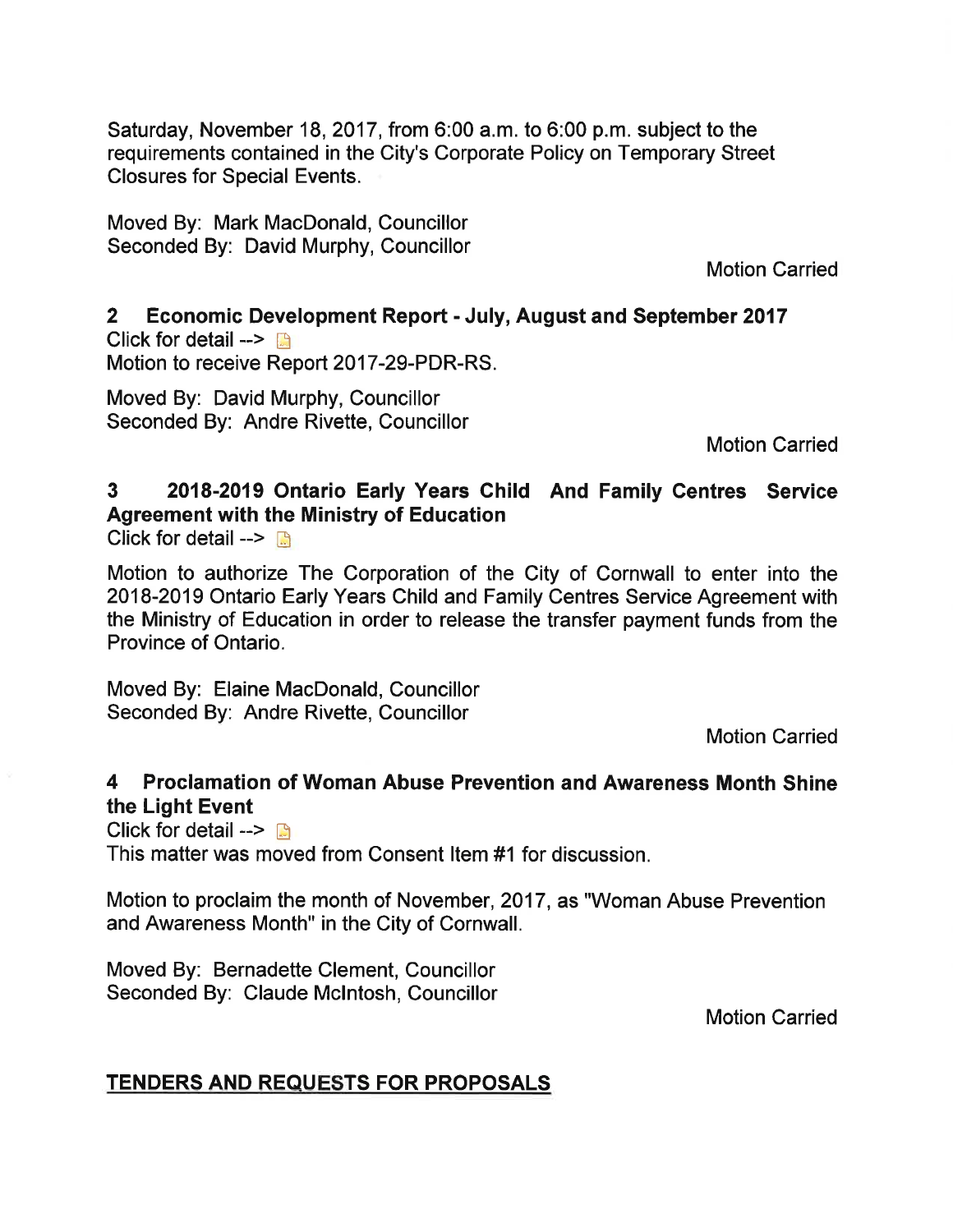# 1 Tender 17-T53 Cornwall Transit Fuel Dispensing Depot

Click for detail  $\rightarrow \mathbb{R}$ 

Motion to award Tender 17-T53 to Service and Construction Mobile Limited from Gatineau, Ontario at the total bid price of \$178,992.00 (net cost to the Corporation - \$161,187.84) being the best bid meeting the tender specifications for Cornwall Transit fuel dispensing Depot.

Moved By: Elaine MacDonald, Councillor Seconded By: Andre Rivette, Councillor

Motion Carried

# 2 Tender l7-T55 Supply, Delivery and Fall Planting of Various 40mm Galiper Trees

Click for detail  $\rightarrow \mathbb{R}$ 

Motion to award Tender 17-T55 to MacDonell's Garden Centre from Cornwall, Ontario, at the total bid price of \$31 ,171.05 (net cost to the Corporation - \$28,070.50) being the best bid meeting the tender specifications.

Moved By: Bernadette Clement, Councillor Seconded By: Maurice Dupelle, Councillor

Motion Carried

#### 3 Purchase of Five Replacement Ambulances for Paramedic Services Click for detail  $\rightarrow$  D

Motion to award the purchase of five ambulances from Crestline Coach, Saskatoon, Saskatchewan at the total price of \$761 ,026.75 (net cost to the Corporation - \$685,328.16).

Moved By: Elaine MacDonald, Councillor Seconded By: Carilyne Hebert, Councillor

Motion Carried

#### 4 Municipal Election 2018 - Leasing of Tabulators and Turn-Key Services Click for detail  $\rightarrow$  n

Motion to authorize the City of Cornwall to enter into a Two-Election Lease Agreement with Dominion Voting for tabulators and turn-key services for the 2018 and 2022 Municipal Elections at the price of \$73,201.40 per election (net cost to the Corporation  $$65,920.13$ ).

Moved By: Andre Rivette, Councillor Seconded By: Claude Mclntosh, Councillor

Motion Carried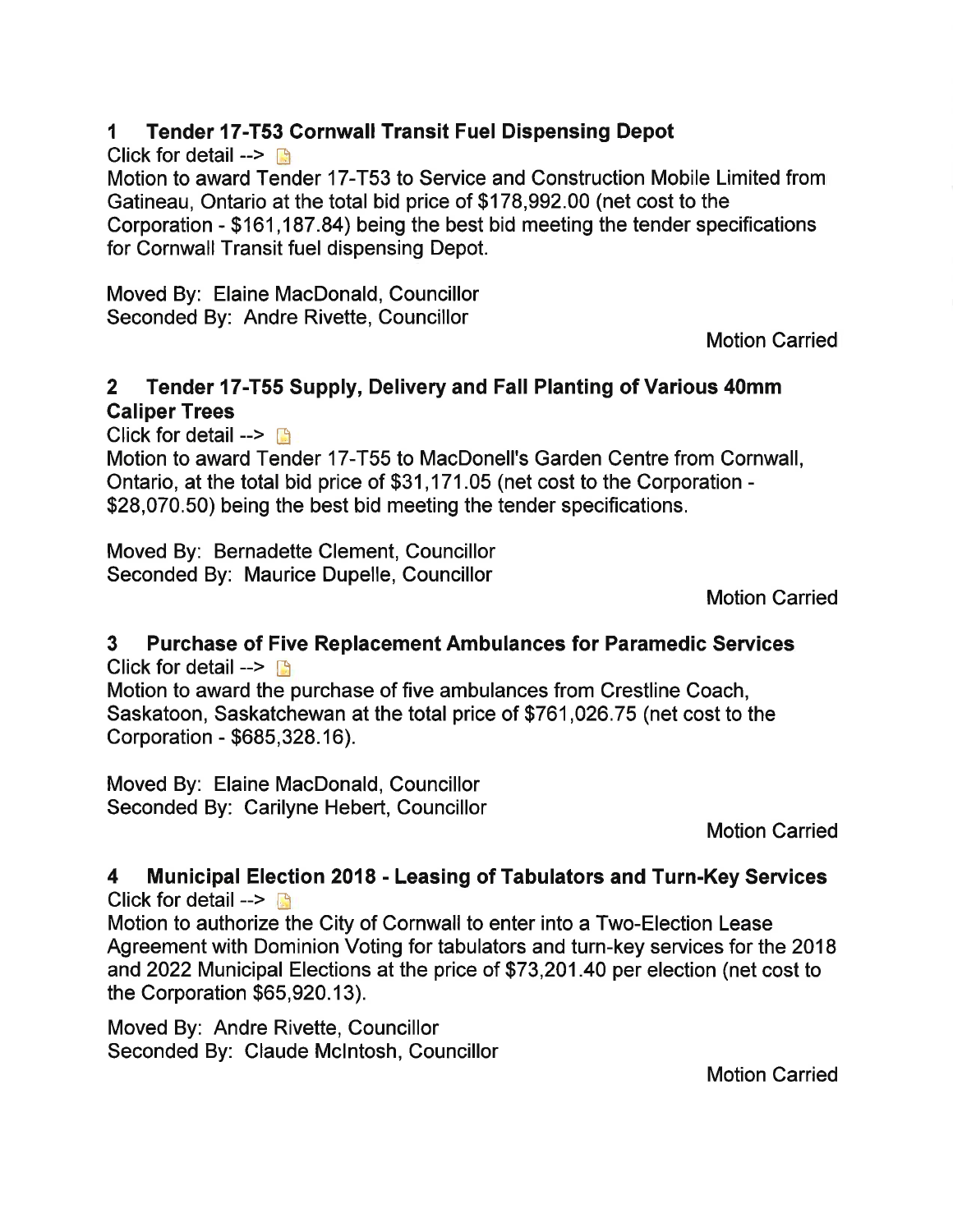# 5 Request for Proposal l7-P06 Glen Stor Dun Lodge Surueillance Systems - General

Click for detail  $\rightarrow$  n

Motion to award RFP 17-P06 to Alliance Security Systems, from Cornwall, Ontario, at the total bid price of \$57,618.70 (net cost to the Corporation - \$51,887.42) being the best proposal meeting the specifications.

Moved By: Andre Rivette, Councillor Seconded By: Elaine MacDonald, Councillor

Motion Carried

#### 6 Request for Proposal 17-P17 Social Housing Operational Review

Click for detail  $\rightarrow$ Motion to award RFP 17-P17 to Karen Barker and Natalie Evans Consulting, from Richmond Hill, Ontario, at the total bid price of \$23,730.00 (net cost to the Corporation - \$21,369.60) being the best Proposal meeting the specifications.

Moved By: Carilyne Hebert, Councillor Seconded By: Denis Carr, Councillor

Motion Carried

#### NEW BUSINESS

There were no New Business items

#### PASSING OF BY.LAWS

Motion to endorse By-laws 2017-153 to 2017-157 inclusive, listed on the Agenda

2017-153 A By-law to authorize The Corporation of the City of Cornwall to enter into Heart of the City (HOTC) Program 2: Building Restoration and lmprovement Program Funding Agreement- 113 Amelia Click for detail  $\rightarrow$   $\rightarrow$ Explanatory Note 2017-153 Explanation of Purpose and Effect for HOTC Application Program2 Agreement to By-law - 113 Amelia Click for detail  $\rightarrow$ 

2017-154 A By-law to Repeal and Replace the Existing2002 Official Plan and subsequent adoption of a new Complete Cornwall au complet 2017 Official Plan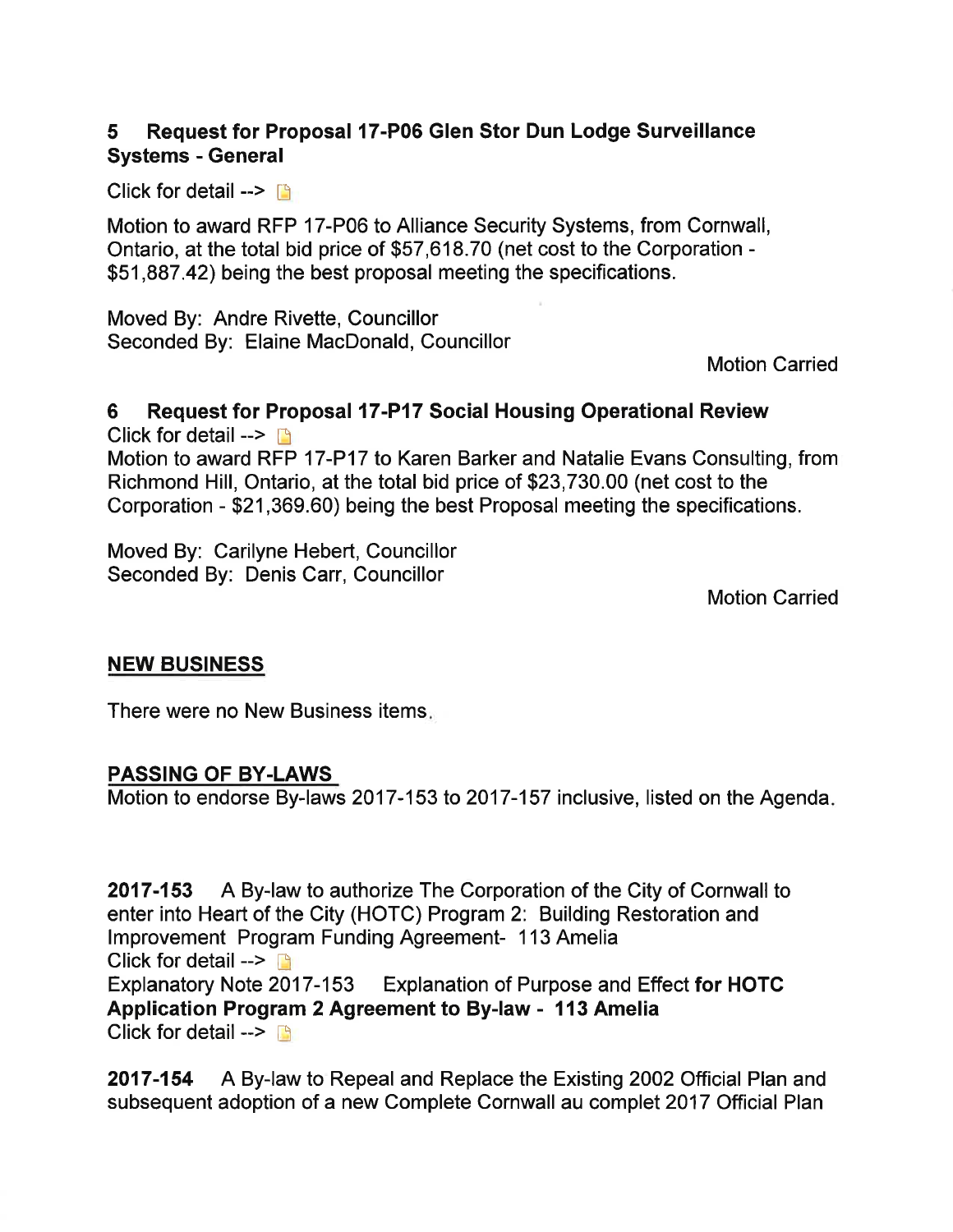Click for detail  $\rightarrow$  n Explanatory Note 2017-154 Explanatory Note to By-law to Repeal and Replace the 2002 Official Plan with the new Complete Cornwall au complet 2017 Official Plan Click for detail -->  $\Box$ 

2017-155 A By-law to authorize The Corporation of the City of Cornwall to enter into an Agreement with 2113467 Ontario lnc. for the use of Big Ben Ski Hill Click for detail  $\rightarrow \Box$ 

2017-156 A By-law to authorize The Corporation of the City of Cornwall to enter into an Operating Agreement with Leader Sports for the operation of Big Ben Ski Hill for the 2017-2018 season Click for detail  $\rightarrow$ 

2017-157 A By-law to authorize the sale of Part Lot 12 Concession <sup>1</sup> designated as Part 1 on Reference Plan 52R-8065 to Cred GP 1 lnc. Click for detail  $\rightarrow$ 

Moved By: Carilyne Hebert, Councillor Seconded By: Denis Carr, Councillor

Motion Carried

### REPORTS FROM STANDING / SPECIAL COMMITTEES OF COUNCIL

I Councillor Elaine MacDonald reminded Council of the Canada 150 Art Show, November 10,2017, featuring the art works of Ross Renaud at Cailuan Gallery.

2 Councillor Denis Carr announced that Councillor Rivette will be celebrating his 70th birthday on Thursday, October 26,2017.

#### NOTICES OF MOTION

There were no Notices of Motion.

#### PENDING BUSINESS LISTING

The Pending Business Listing was presented and no discussion ensued

1 Unfinished Business Listing for October 23,2017